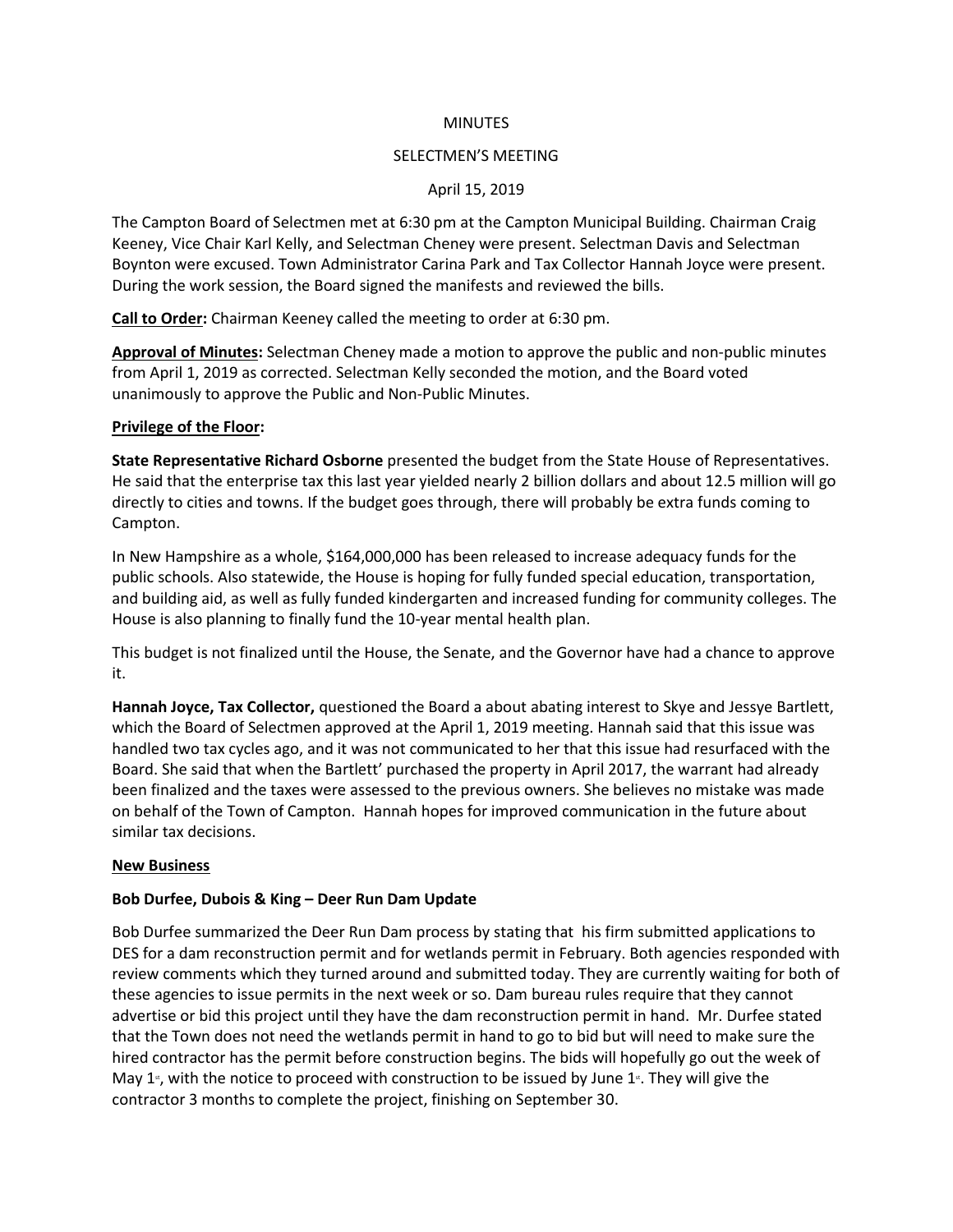Chairman Keeney stated that the project is about a year and a half behind schedule. He said another issue is that the dam is far over budget plus the Town will do the paving on its end, but the Town has not seen a revised estimate as to where the project stands financially.

Mr. Durfee stated he has revised the estimate with a second quote to replace the culverts, which is separate from the contracted estimate for dam reconstruction. He said that designing the replacement culverts took more work than anticipated and the poorly documented easements in this area slowed down the town attorney greatly. However, at this point, all that is needed to get started on May 1 is the reconstruction permit.

The Board discussed delaying the installation of replacement culverts to save money but in the end decided that there was no point to that as the replacements must be done. Mr. Durfee said they were estimating the culverts at \$18,000 total.

Selectman Cheney asked how much money the Town is missing from the budget. Chairman Keeney said he knows we are missing \$8,900for the additional design phase for the culverts. Mr. Durfee stated that the budget is not updated with the paving removed.

Mr. Durfee will get back to Carina with updated pricing. He will also provide the Selectmen with his firm's list of contractors they use to see if there are any local contractors that could be added.

# **RFP Mowing & Landscaping Services Contract**

Selectman Davis (not present) had requested the Board add weeding throughout the summer season as needed. The Board also decided to require fertilizing in the spring and adding lime in the fall.

Several potential landscaping vendors have come into inquire about landscaping services. Carina will put it on the website and list it out front, and also contact local landscapers, depending on the number of inquiries received.

Selectman Cheney suggested we make this an annual contract rather than a two-year contract. He also said that we should require proper insurance and liability for a successful bidder.

Hannah Joyce asked if the annual flower plantings and irrigation system are included in the contracting. Chairman Keeney said the Garden Club takes care of the flowers, and we no longer use the irrigation system.

### **Non-Public Session in Accordance with RSA 91-A:3, II (a)**

**In Public Session Selectman Kelly made a motion to go into Non-Public Session under RSA 91-A: 3, II (a). Selectman Cheney seconded the motion and with a roll call vote: Chairman Keeney – aye, Selectman Kelly – aye, Selectman Cheney – aye. The Board went into Non-Public Session at 7:22 pm. The Board came out of Non-Public session at 7:35 pm.** 

**Selectman Cheney made a motion to seal the Non-Public Minutes, and Selectman Kelly seconded the motion. The Board voted in favor and the motion carried.**

### **Policy Review**

**Selectman Kelly made a motion to amend the Public Notice Policy. Selectman Cheney seconded the motion. The Board voted all in favor, and the motion carries.**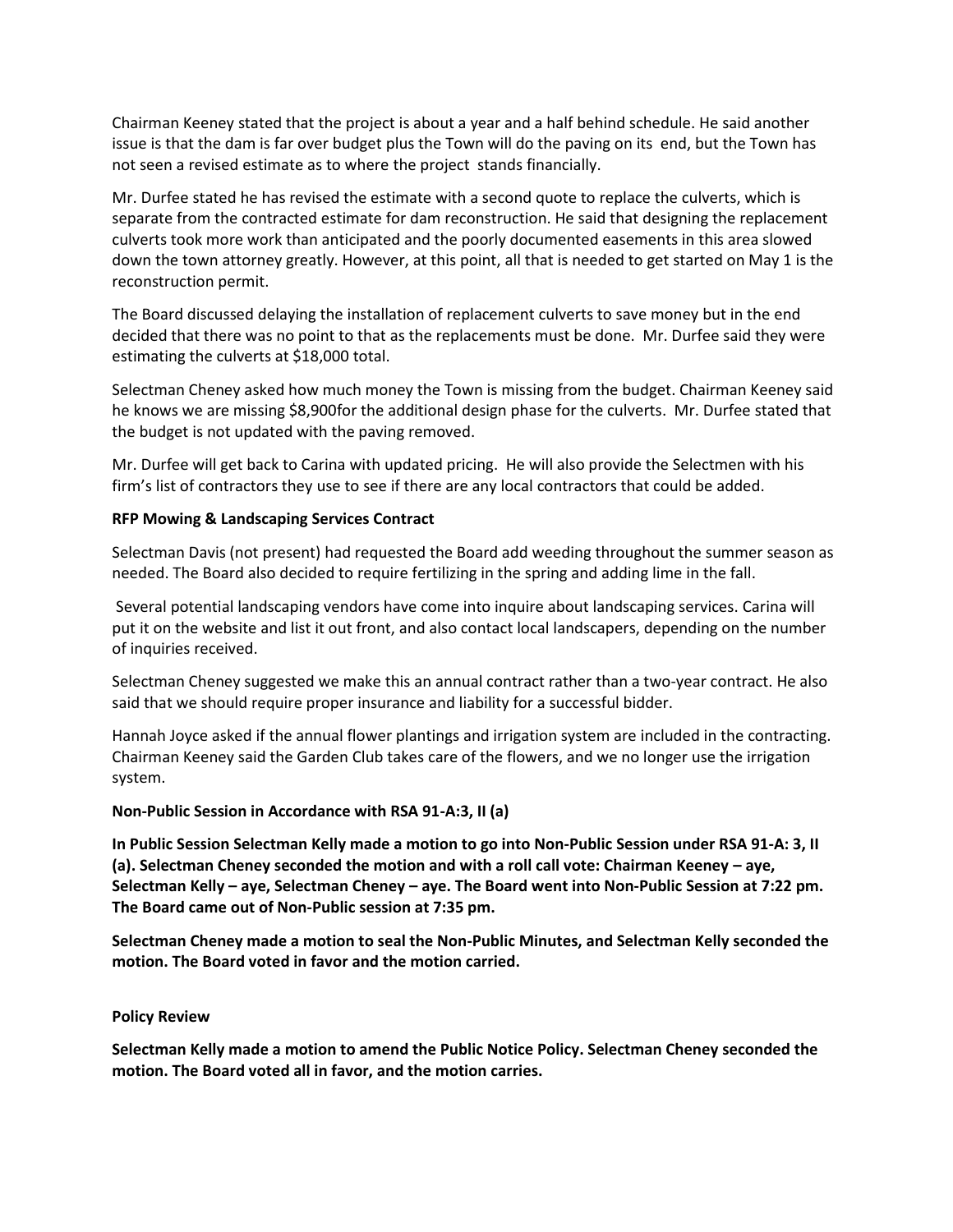The Board discussed the Building and Driveway Permits on Class VI and Private Roadways draft policy, which is a merger of Campton's previous policy and the town of Northwood's policy, utilizing language from the town attorney. They have adopted a flowchart and a checklist from the Northwood's policy.

For emergency lane standards, the Board decided to require 12 inches of base gravel with 4 inches of crushed gravel on top of that, though each road will still be judged on a case by case basis. As they cannot find the requirements for an emergency lane, Carina suggested striking everything having to do with an emergency lane and instead requiring minimal standards.

On the checklist, Selectman Kelly suggested rewording the written road maintenance agreement to prevent situations where no one would maintain the road. Selectman Kelly said we should be more specific about who will enforce these issues. Carina said she will bring it back to the town attorney for examination.

Chairman Keeney asked how the application to build differs from what they used previously. Carina replied that it doesn't vary significantly, but it says when this application is submitted it must include a signed release form with the current fee, and it must already include the document to record at the Grafton Country Registry of Deeds, releasing liability on the road. All applications must include the completed checklist with comments. The only main difference is that all this must be submitted before submitting the building permit.

The Board discussed their distance requirement to a Class V road and with the additional requirements for the base gravel decided upon 200 feet.

# **Correspondence**

The Board reviewed the updated tax agreements spreadsheet. The Board discussed one of the property owners who is no longer compliant with the terms of the agreement. The Board agreed the tax deeding process should be initiated due to the lack of payment. Hannah Joyce asked that the Board to put the request to initiate the tax deeding process in writing and will proceed with the process.

The DOT is planning to do some work on two bridges in town. DOT is asking if there is any remediation the Board can do to other bridges or culverts that affect the Bog Brook. Carina inquired if the Selectmen wanted to include anything in the hazard mitigation program about this. DOT is looking for a top ten priority list of mitigation efforts.

White Wolf Striping is willing to honor their striping contract from last year, and restripe the parking lot at \$838. Selectman Kelly said at this point in the year, we should wait to sweep the lot and then see if it needs to be sealed or not. The quote will stand until the end of June.

The White Farm Auction is May 18. Butch is in favor of taking the International to this auction rather than doing a sealed bid. Towing will probably cost about \$800-\$1000. The cruiser is going down to the auction as well.

The Board had asked the auditors for a three-year projection and asked them what it would cost us to bring the fire department on board. This year, they honored their quote of \$14,500, and for the next two years they would like to increase the town's portion to \$14,900. The audit for the Fire & Rescue this year was \$2,500, and they are proposing to go to \$2,750 for the next two years. The Board agreed this increase.